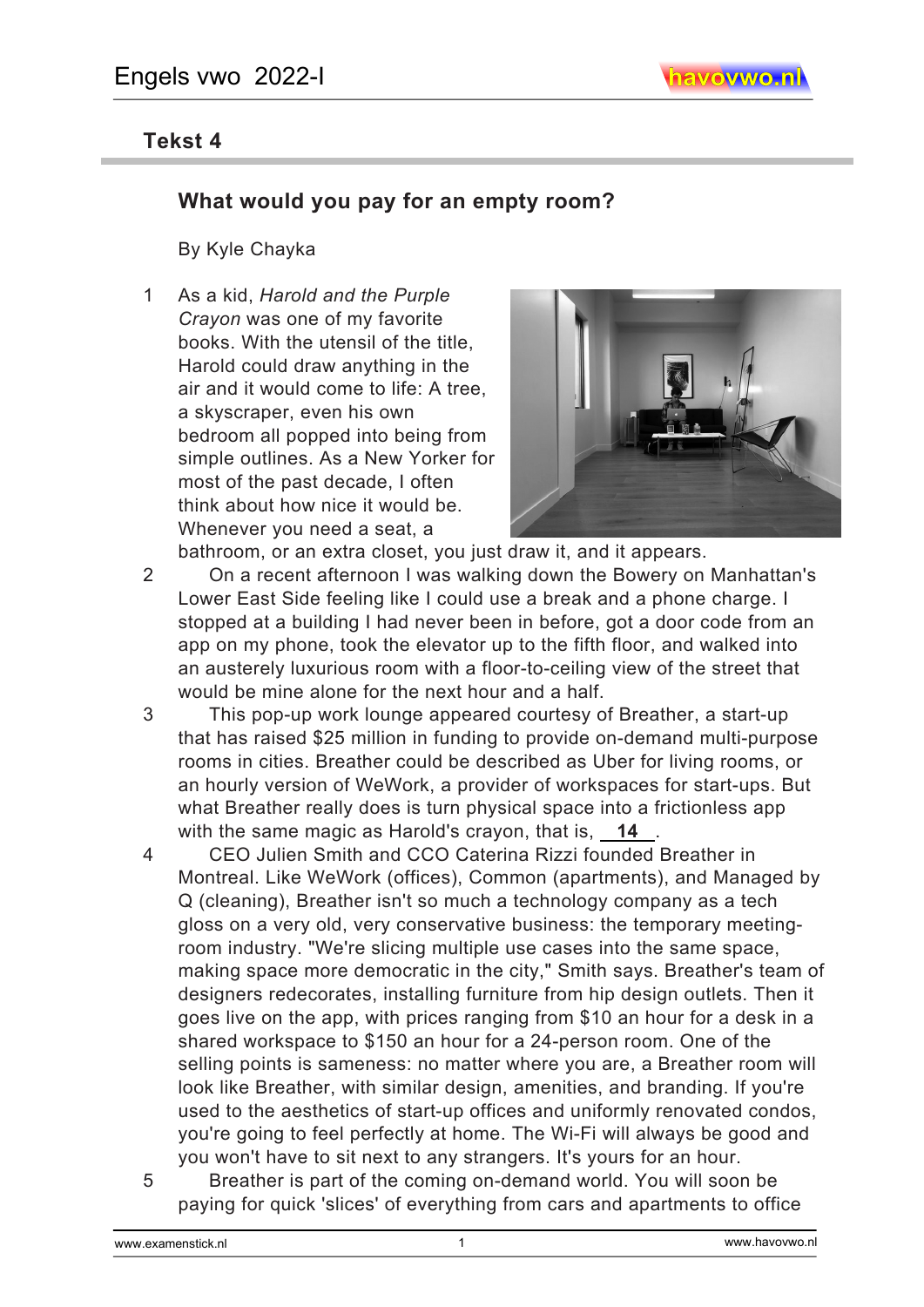space and even cafe seating. Smith describes this condition as 'more democratic'. While it's true that getting an Uber requires less money upfront than buying a car, and a Breather less than renting office space, a more efficient distribution of resources is not necessarily any more **16** . Breather creates a marketplace that excludes as many as it serves.

- 6 The Breather building on Bowery is down the street from the future site of a new 180-room Ace Hotel, which used to be the Salvation Army Chinatown Shelter. The shelter provided temporary space of a far different kind than the start-up, for people who do not have pockets that are deep enough to pay for an hour's office space or a quick nap on a designer couch. Next door, lines still form for meals at the Bowery Mission, no thanks to the online food ordering service Seamless.
- 7 'On demand' does not mean just anyone can demand it. By relentlessly turning any commodity into a short-term rentable product, these services downplay the role that stable public resources play in our lives. We use Uber instead of the subway, Breather instead of parks. And the less people use public resources, **18** .
- 8 At the end of my allotted time (a \$120 value that I could never afford), I didn't want to leave the Breather room. I walked out onto the city street feeling a little calmer and more productive. A similar respite can be found in a coffee shop for \$3 or a bar for \$7. The fee isn't even hourly, but it might not come with designer furniture or a phone charger, and you won't be alone. As is the case with so many start-ups that continue to promote visions of democracy, how much of the future you have access to depends on how much you can pay for it.

adapted from *theatlantic.com, 2016* 

2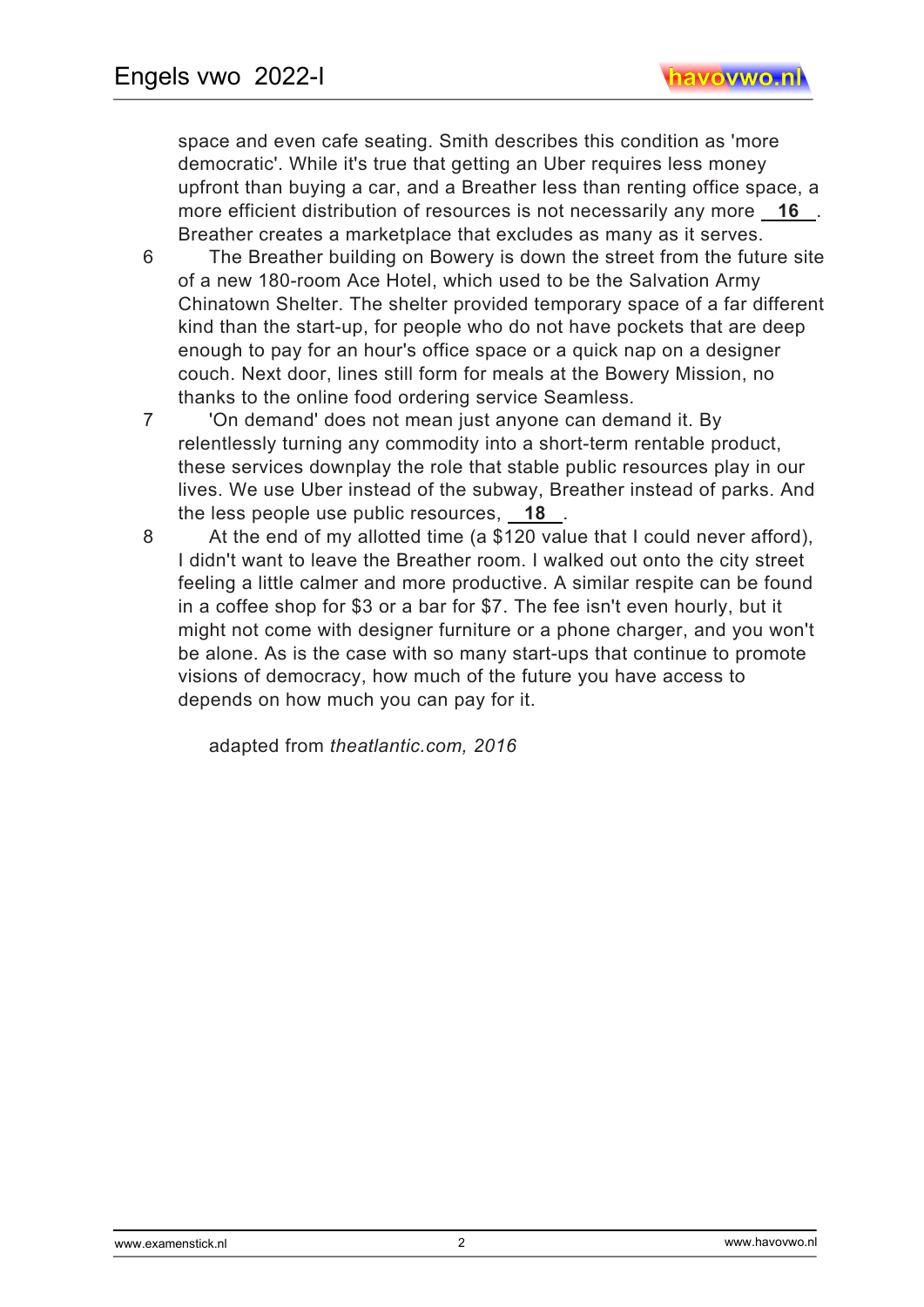## **Tekst 4 What would you pay for an empty room?**

- 1p **13** How does the content of paragraph 2 relate to the story in paragraph 1?
	- **A** Paragraph 2 describes specific elements of the writer's artistic tendencies in more detail.
	- **B** Paragraph 2 explains the importance of having a lively imagination for both children and adults.
	- **C** Paragraph 2 illustrates how technological progress has changed the world in just a few years.
	- **D** Paragraph 2 shows how the writer's childhood fantasies have in a way become reality.
- 1p **14** Which of the following fits the gap in paragraph 3?
	- **A** it can be customised to your personal taste, with your imagination as the only limitation
	- **B** it doesn't exist until you want it, and then when you leave, you never have to think about it again
	- **C** it has a charming atmosphere, which enables you to take a break from your busy working day and the chaos of the city
	- **D** it isn't available to all, but those of you with a good-sized wallet should be able to get your foot in the door
- 1p **15** Which of the following is true about Breather according to paragraph 4?
	- **A** It aims to appeal to customers who follow the latest trends.
	- **B** It has identified people's need to wind down as a commodity.
	- **C** It takes advantage of the abundance of derelict buildings.
	- **D** It uses an existing concept, presenting it as a new idea.
- 1p **16** Which of the following fits the gap in paragraph 5?
	- **A** affordable
	- **B** comfortable
	- **C** controllable
	- **D** profitable
- 1p **17** What is the function of paragraph 6?
	- **A** to add a new point to the one made in paragraph 5
	- **B** to counterbalance the point made in paragraph 5
	- **C** to illustrate the point made in paragraph 5
	- **D** to view the point made in paragraph 5 from a corporate perspective
- 1p **18** Which of the following fits the gap in paragraph 7?
	- **A** the faster they'll disappear
	- **B** the greater the need for shelters will be
	- **C** the more wanted they'll become
	- **D** the sooner the Breathers of this world will be available to all